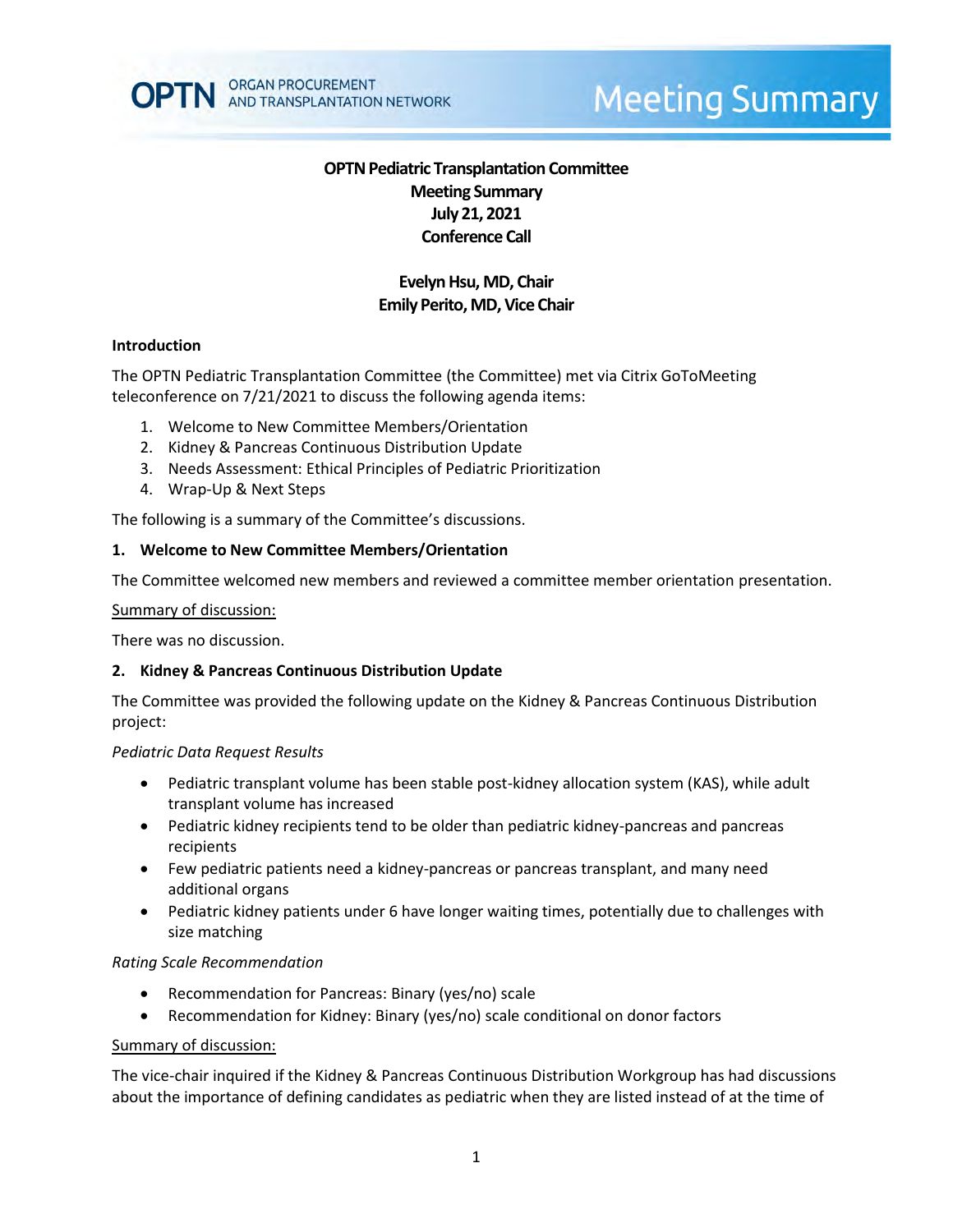the match run. A member explained that that has been discussed and the Kidney & Pancreas Continuous Distribution Workgroup supports that pediatric definition. The member noted that the current kidney system is odd because recipients retain pediatric priority after they turn 18; however, there are also additional points that are allocated at the time of the match run based on the age of the recipient.

The vice-chair emphasized that it's also important to consider the priority of candidates ahead of pediatric candidates, since the small group of kidney-pancreas adult candidates may outnumber the kidney-pancreas pediatric candidates.

## **3. Needs Assessment: Ethical Principles of Pediatric Prioritization**

The Committee reviewed the goal of this discussion, which will occur during the Committee's meeting in September.

## Summary of discussion:

The Chair inquired how pediatric candidates are fitting into the lung continuous distribution project. A member stated that one of their concerns is that adolescent candidates find themselves with a lung allocation score and they are too small to receive adult lungs.

## **4. Wrap-Up & Next Steps**

Committee members were asked to start thinking about the pre-work for the Needs Assessment discussion.

## *Pre-Work*

- This is a crucial moment in history for pediatric allocation
- The Committee needs to address current gaps in pediatric prioritization and the impact of all changes upon children
- This will be the focus of the 9/23 In-Person meeting
- Members will be contacted to lead and participate in these discussions

## **Upcoming Meetings.**

- August 18, 2021 (Teleconference)
- September 23, 2021